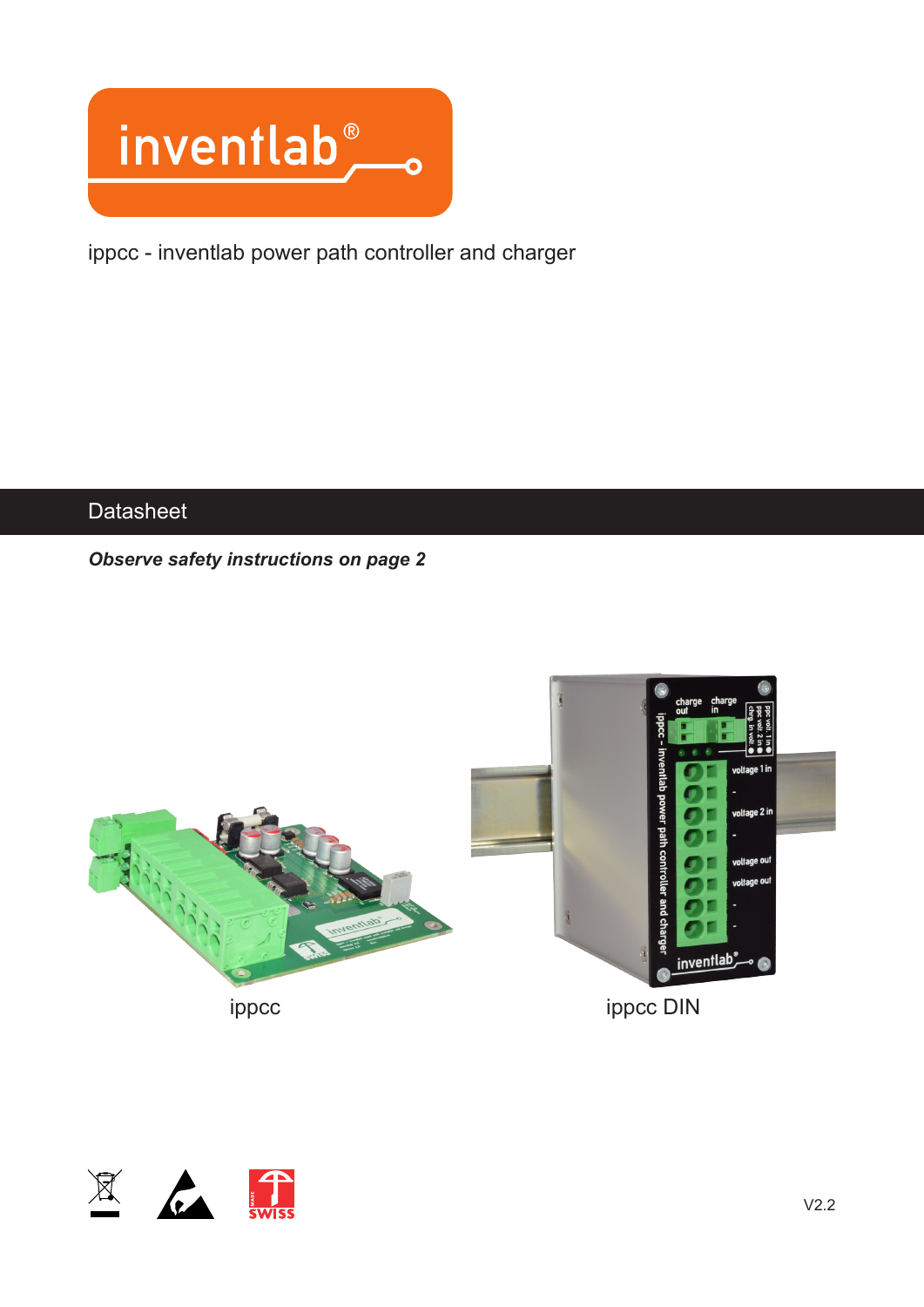## Features of ippcc

- ► **Module to build high current UPS, load sharing and redundant power supply solutions**
- ► **PC104 PCB or DIN-Rail case version available**
- ► **Integrated 5A Constant-Current-Constant-Voltage (CCCV) charger**
- ► **Up to 80A output current**
- ► Up to 40A input current per power path input
- ► 3.6V to 36V power path voltage input
- ► 12 to 36V charger input
- ► 10 to 24V charge output
- ► -40°C to 85°C operating temperature

#### Applications

- ► Industrial
- ► Security
- ► Defense
- **Marine**
- ► Vehicle
- ► Railway
- ► ...

## **Description**

ippcc is an integration module to build ups solutions or redundant power supplies. Its integrated Constant-Current-Constant-Voltage (CCCV) allows to charge an ultracapacitor module or a battery, while input voltage is available. When the input voltage fails, the load can be powered from ultracapacitor/ battery over the second power path.

If the voltage difference on the both power path inputs is below 100mV, the load is automatically shared by the two voltage sources. If the voltage difference is higher than 100mV, the load draws the full current from the voltage source with the higher voltage.

#### $12 - 36V$  Charge method: CCCV  $10 - 24V$ 5A voltage 1 in 3.6 - 36V, max. 40A voltage 2 in 3.6 - 36V, max. 40A Power path controller Ideal diodes with MOSFETs max. 80A ippcc **Charger**

## Safety instructions

**The manufacturer declines any liability for damage to humans and machines. In particular, damage arising from the non-observance of the following safety regulations!**

#### **All work on the device must be carried out only by qualified and trained personnel!**

Keep conductive parts away from the connectors, risk of short circuit!

If the device has visible defects or it indicates defects, disconnect it and return it to manufacturer for repair.

## Application example

High-current UPS built with ippcc:



Other ippcc application examples:

- ► Ultracapacitor buffer module to prevent voltage drops, e.g. when a motor on the same voltage rail switches on
- ► Compensation of high load peaks (e.g. to minimize cable diameters for periodically high load currents)
- ► Ultracpacitor/battery-UPS
- ► Redundant power supplies
- ► Load sharing between two voltage sources

## Application informations

- ► Contact inventlab LLC to get design support
- ► Use the calculator software on http://www.inventlab.ch/ultracapacitor\_energy\_calculator/ to build design ultracapacitor UPS solutions with ippcc
- ► Make sure your ultracapacitor/battery charge and discharge currents are in allowed range according to the ratings of the used ultracapacitor/battery
- ► Make sure your load is cut off at a minimum voltage (undervoltage protection) to prevent disallowed high currents in low voltage ranges and to prevent instable states of your load.

## Block diagram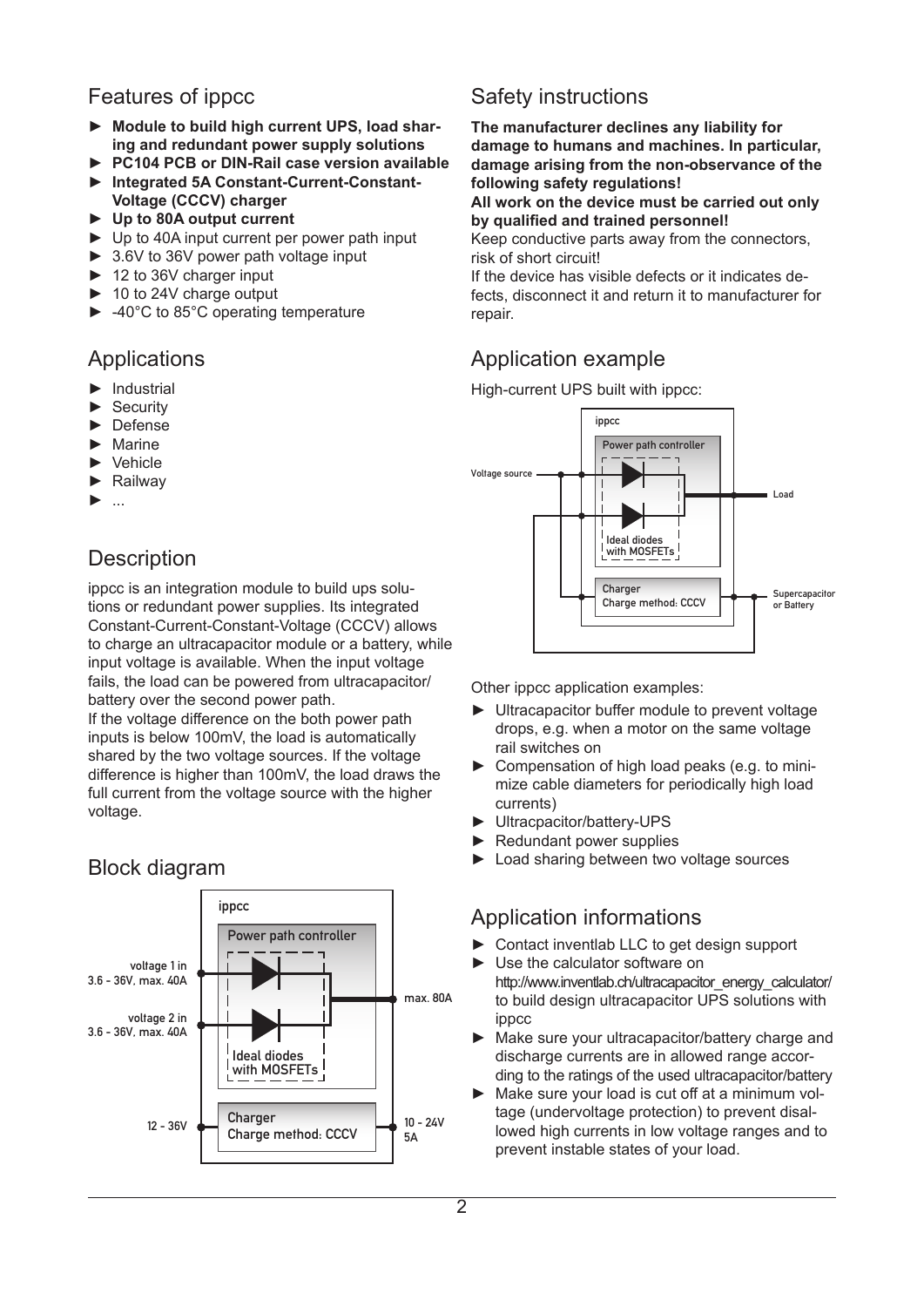Connectors and pinout



#### Charge in and out cable entry plug, cable cross sections

Solid wire: 26-16 AWG / 0.13-1.5mm² Stranded wire: 26-16 AWG / 0.13-1.5mm² Torque: 3.0Lb.In / 0.34Nm Wire stripe length: 6-7mm

## Voltage 1 and 2 in and voltage out, cable cross sections

Conductor cross section solid min. 0.2 mm² Conductor cross section solid max. 10 mm² Conductor cross section flexible min. 0.2 mm² Conductor cross section flexible max. 6 mm² Conductor cross section flexible, with ferrule without plastic sleeve min. 0.25 mm² Conductor cross section flexible, with ferrule without plastic sleeve max. 6 mm² Conductor cross section flexible, with ferrule with plastic sleeve min. 0.25 mm² Conductor cross section flexible, with ferrule with plastic sleeve max. 4 mm² Conductor cross section AWG min. 24 Conductor cross section AWG max. 8 2 conductors with same cross section, stranded, TWIN ferrules with plastic sleeve, min. 0.25 mm<sup>2</sup> 2 conductors with same cross section, stranded, TWIN ferrules with plastic sleeve, max. 1.5 mm² Wire Stripe length: 15mm

## Charge voltage set

The charge voltage can be set by the potentiometer on the rear of the ippcc. Remove the rear metal sheet of ippcc DIN to reach the potentiometer:



- ► Disconnect the ultracapacitor/battery module, when you have already connected it to the charge out
- ► Connect a voltmeter to the charge out
- $\triangleright$  Power the charge in with a voltage source with at least the voltage you need on charge out + 2V. (e.g. when you need a charge voltage of 10.5V, the voltage on charge in has to be at least 12.5V)
- ► Adjust the voltage down to the minimal voltage
- ► Now adjust the charge voltage to the value you need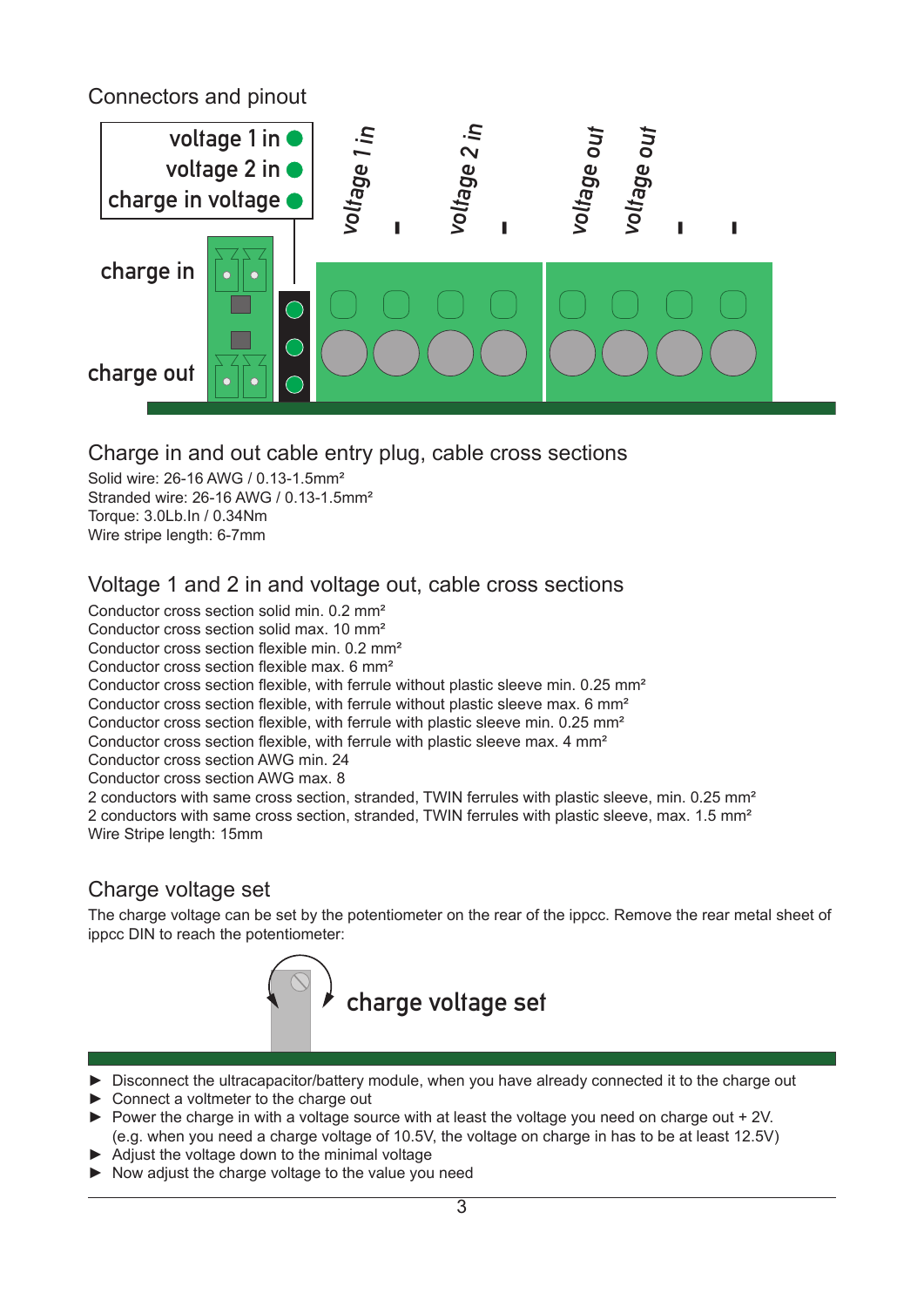## Electrical Specifications / Absolute Maximum Ratings

| Symbol       | Parameter                   | Condition                           | Min.           | Typ.           | Max.            | <b>Units</b> |
|--------------|-----------------------------|-------------------------------------|----------------|----------------|-----------------|--------------|
| PWRPATH      | Power path input<br>voltage | Power path input voltage, each path | 0 <sup>1</sup> | $3.6 - 36$     | 40              | V            |
| PWRPATHIN    | Power path input<br>current | Power path input current, each path | 0              |                | 40 <sup>2</sup> | A            |
| CHARGEIN     | Charger input<br>voltage    | Charger input voltage range         | 0              | $12 - 363$     | 40              | V            |
| CHARGEOUT    | Charge output<br>voltage    | Adjustable charge voltage range     | 9              | $10 - 24$      | 25              | V            |
| CHARGEOUT    | Charge output<br>current    |                                     |                | 5 <sup>4</sup> |                 | A            |
|              | Temperature range           | Storage                             | -40            | 20             | 85              | $^{\circ}C$  |
| $T_{\alpha}$ | Temperature range           | Operating                           | $-40$          | 20             | 85              | $^{\circ}$ C |

1 Power path input voltages below 3.6V results in higher power dissipation in ippcc. The load should be switched off/disconnected on an at least 3.6V power path input voltage.

2 See power path controller current derating curve.

 $^{\text{3}}$  Input voltage has to be higher or equal than charge-voltage + 2V.

4 Make sure your power source is able to deliver enoug input current. The charge input current is highest when the charge-output voltage is near the target charge-voltage.

Power path controller current derating



# Current derating (6mm<sup>2</sup> wire)

4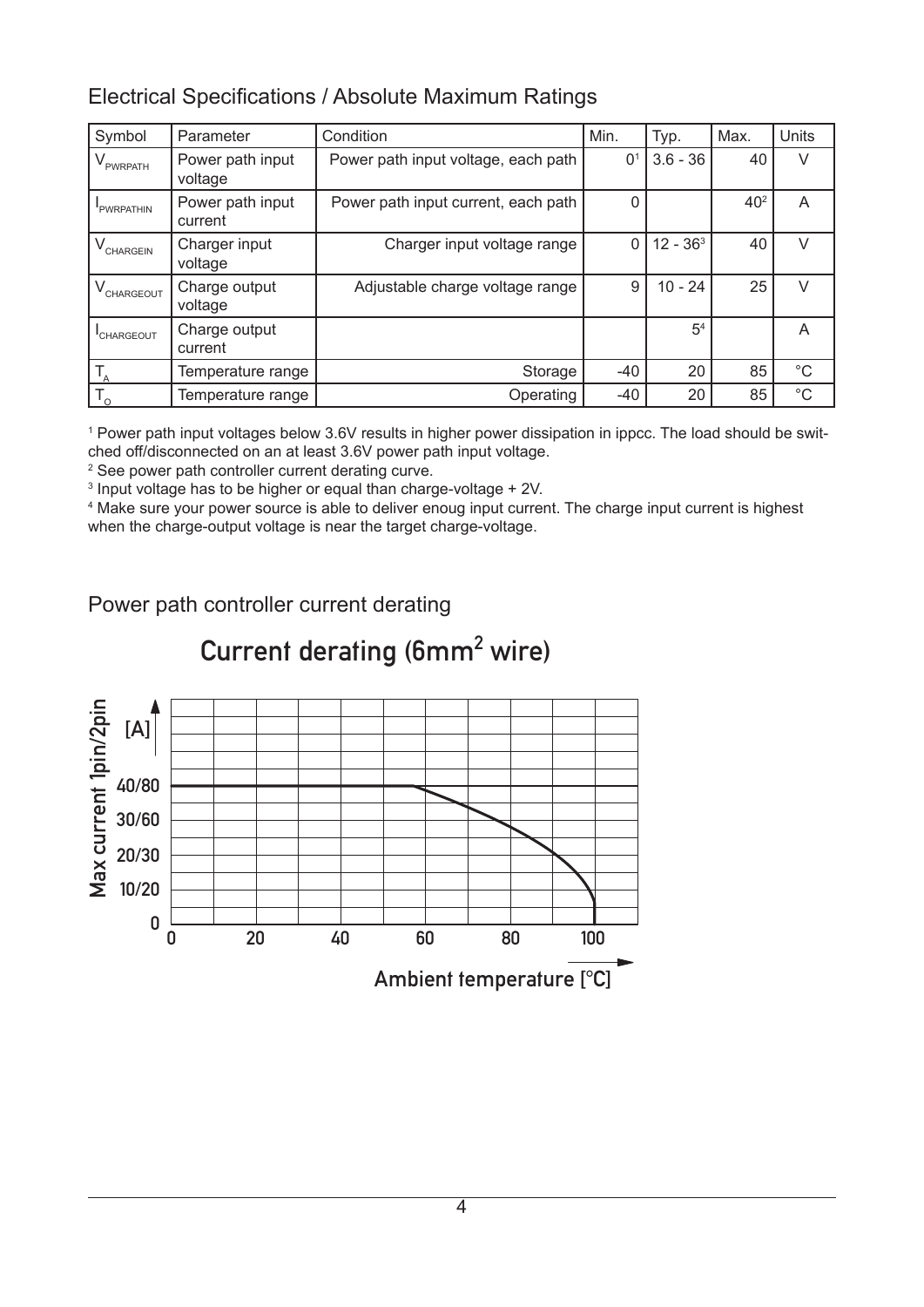## Mechanical dimensions ippcc (PC104 variant)



ippcc is a PC104 form factor module. All connectors and LEDs are on the *front side"*. On the *"rear side"* is only the voltage set potentiometer placed. On the *"right side"* are no connectors.

Mechanical dimensions ippcc DIN (case variant)

48.5 x 105.5 x 92.4 mm